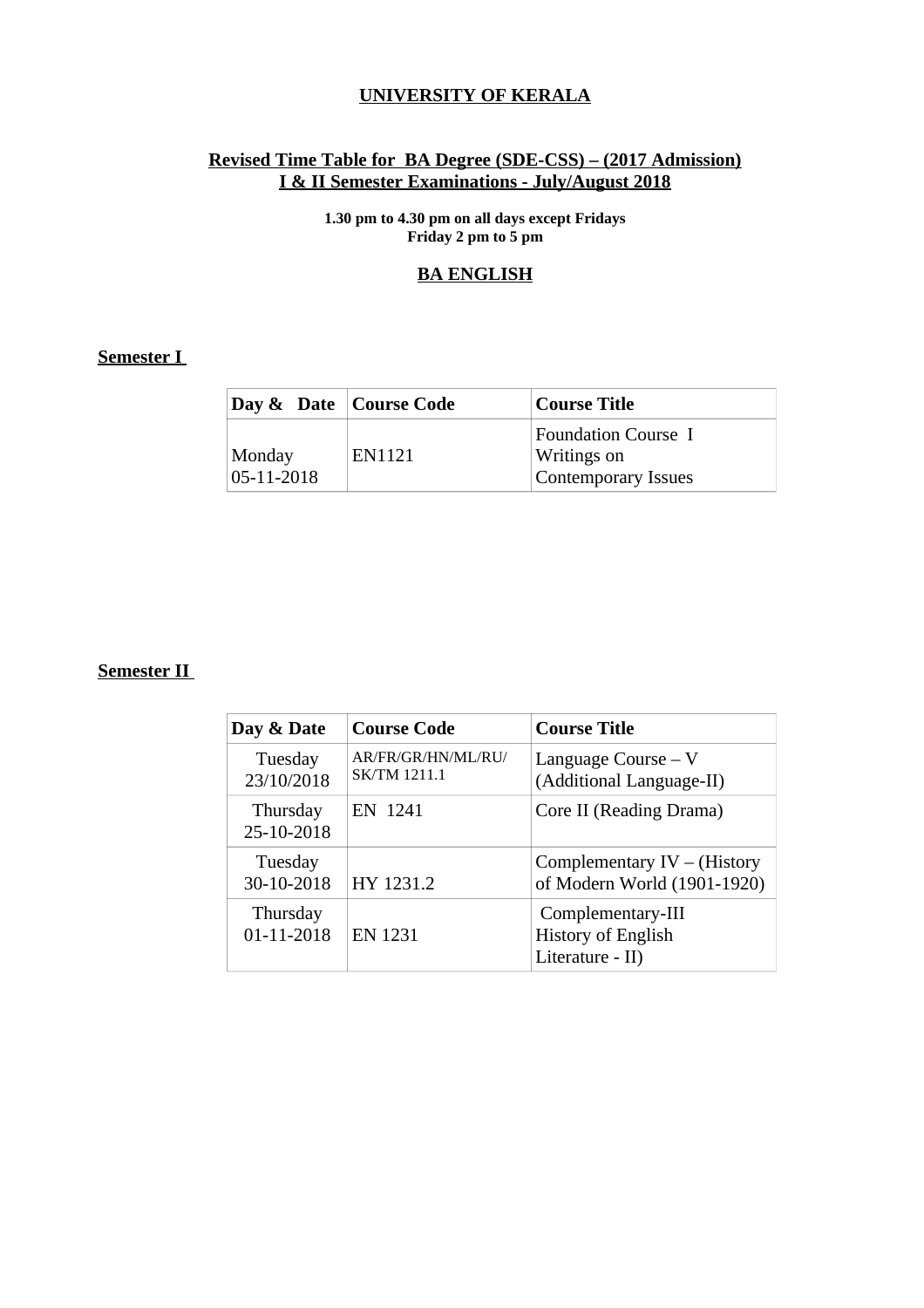## **BA MALAYALAM**

### **Semester I**

| Day & Date   Course Code |        | <b>Course Title</b>                                                            |
|--------------------------|--------|--------------------------------------------------------------------------------|
| Monday<br>05-11-2018     | EN1121 | <b>Foundation Course I</b><br><b>Writings on</b><br><b>Contemporary Issues</b> |

| Day & Date             | <b>Course Code</b>                        | <b>Course Title</b>                                                                  |
|------------------------|-------------------------------------------|--------------------------------------------------------------------------------------|
| Tuesday<br>23/10/2018  | AR/FR/GR/HN/ML/RU/<br><b>SK/TM 1211.1</b> | Language Course $-V$<br>(Additional Language-II)<br>Gadya Sahithyam<br>Gadya Padham) |
| Thursday<br>25-10-2018 | ML 1241                                   | Core II<br>Natakam, Charithram, Patam,<br>Prayogam                                   |
| Tuesday<br>30-10-2018  | ML 1231.1                                 | Compl. Course $-1$<br>Kerala Samskaram Bhagam-II                                     |
| Thursday<br>01-11-2018 | SK 1231.2                                 | Compl.Course IV<br>Samskrutham-2                                                     |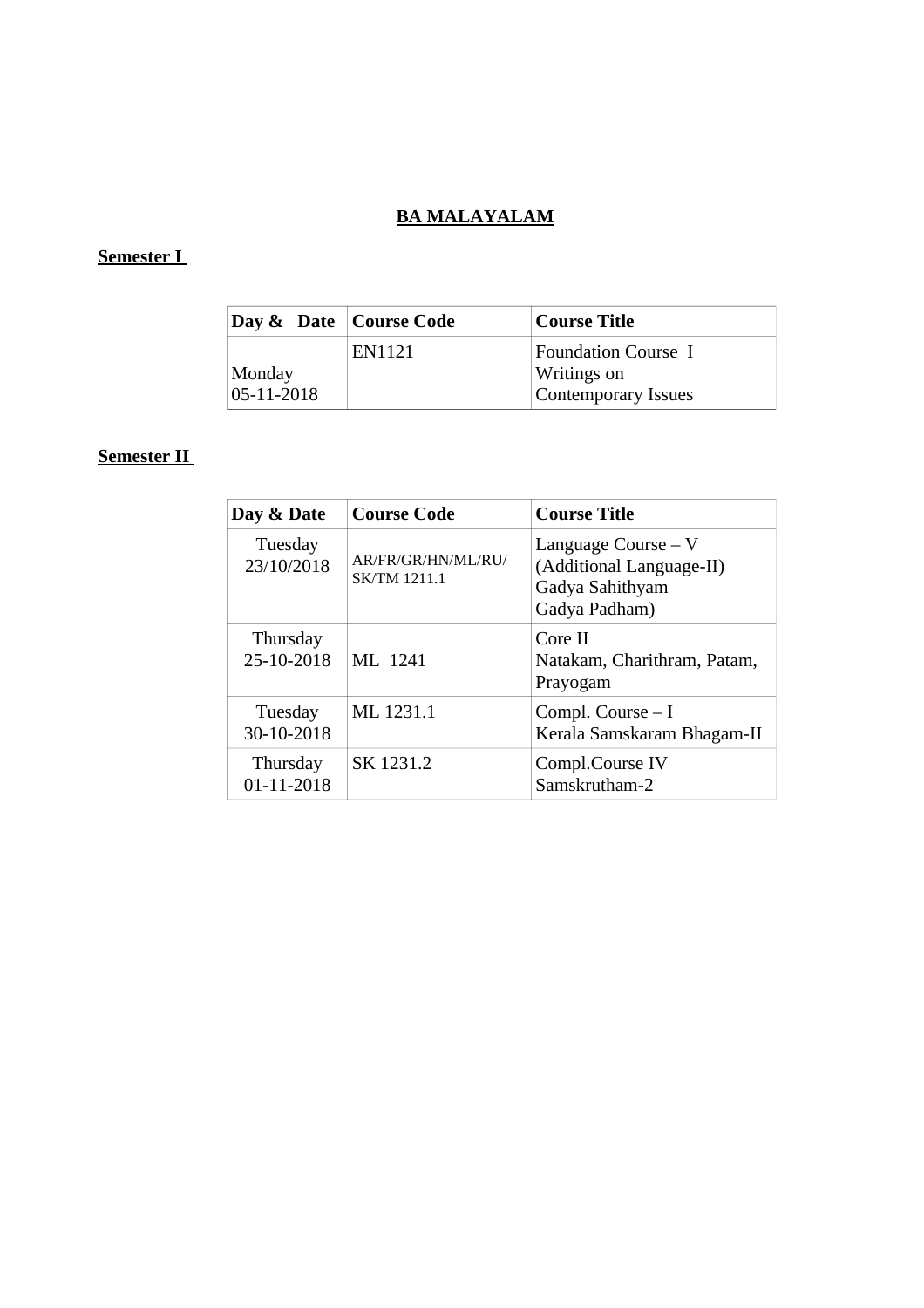#### **BA ECONOMICS**

### **Semester I**

| Day & Date   Course Code   |        | <b>Course Title</b>                                              |
|----------------------------|--------|------------------------------------------------------------------|
| Monday<br>$05 - 11 - 2018$ | EN1121 | <b>Foundation Course I</b><br>Writings on<br>Contemporary Issues |

| Day & Date             | <b>Course Code</b>                 | <b>Course Title</b>                                                                      |
|------------------------|------------------------------------|------------------------------------------------------------------------------------------|
| Tuesday<br>23/10/2018  | AR/FR/GR/HN/ML/RU/<br>SK/TM 1211.1 | Language Course $-V$<br>(Additional Language-II)                                         |
| Thursday<br>25-10-2018 | <b>ECD 1241</b>                    | Core II (Micro Economics - I)                                                            |
| Tuesday<br>30-10-2018  | <b>PS 1231</b>                     | Complementary III -<br><b>Political Science</b><br>(Introduction to Political<br>Theory) |
| Thursday<br>01-11-2018 | HY 1231.1                          | Complementary IV -<br>(History of Modern<br>India (1901-1920)                            |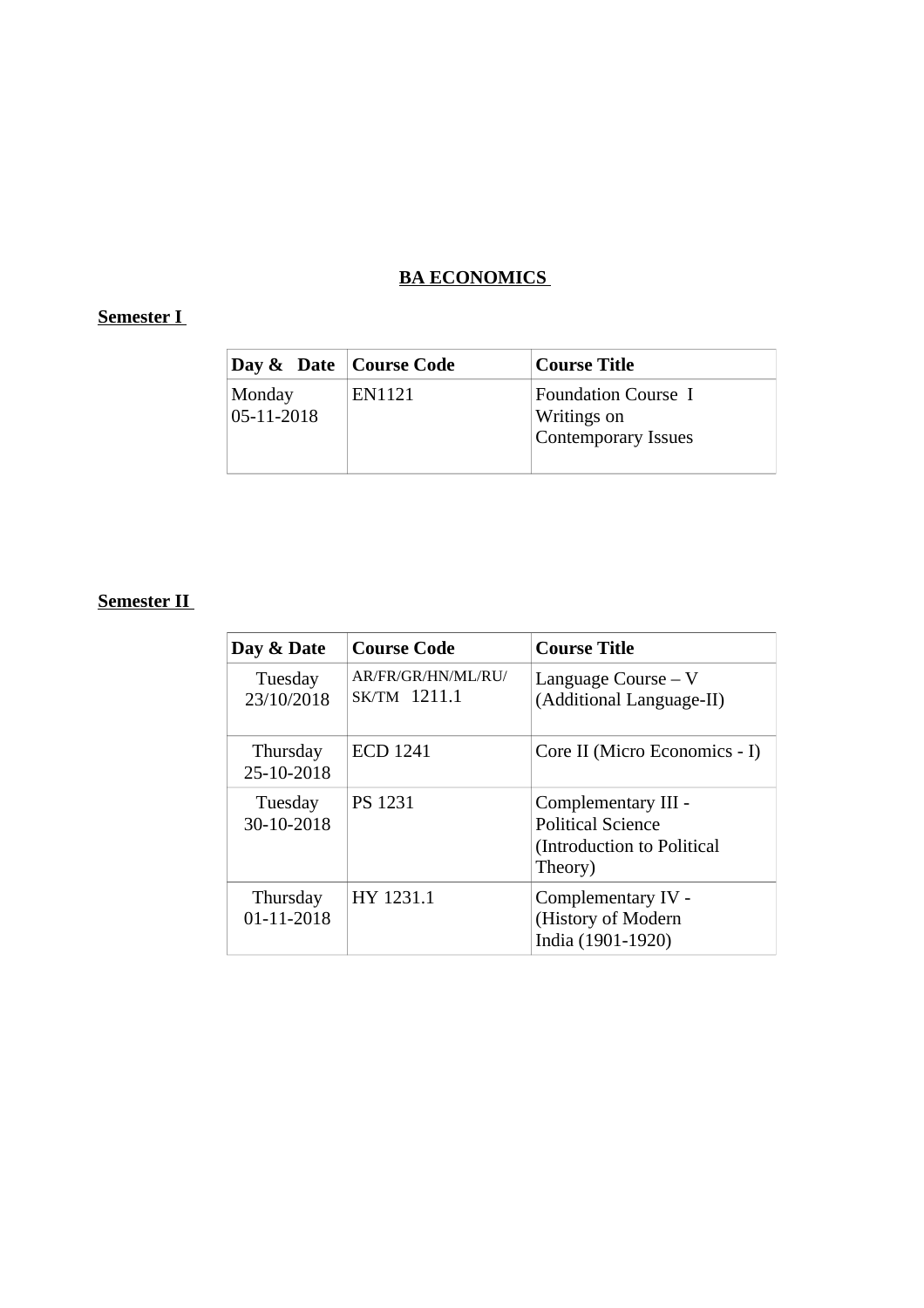### **BA HISTORY**

### **Semester I**

| Day & Date   Course Code |         | <b>Course Title</b>                                                     |
|--------------------------|---------|-------------------------------------------------------------------------|
| Monday<br>05-11-2018     | EN 1121 | <b>Foundation Course I</b><br><b>Writings on</b><br>Contemporary Issues |

| Day & Date             | <b>Course Code</b>                        | <b>Course Title</b>                                                                    |
|------------------------|-------------------------------------------|----------------------------------------------------------------------------------------|
| Tuesday<br>23/10/2018  | AR/FR/GR/HN/ML/RU/<br><b>SK/TM 1211.1</b> | Language Course $-V$<br>(Additional Language-II)                                       |
| Thursday<br>25-10-2018 | HY 1241                                   | Core II Cultural<br>Formations of the Pre-<br>Modern World                             |
| Tuesday<br>30-10-2018  | <b>PS 1231</b>                            | Complementary - III<br><b>Political Sciences</b> (Introduction<br>to Political Theory) |
| Thursday<br>01-11-2018 | <b>ECD 1231</b>                           | $Complementary - III$<br>(Economics)<br>Money and Banking                              |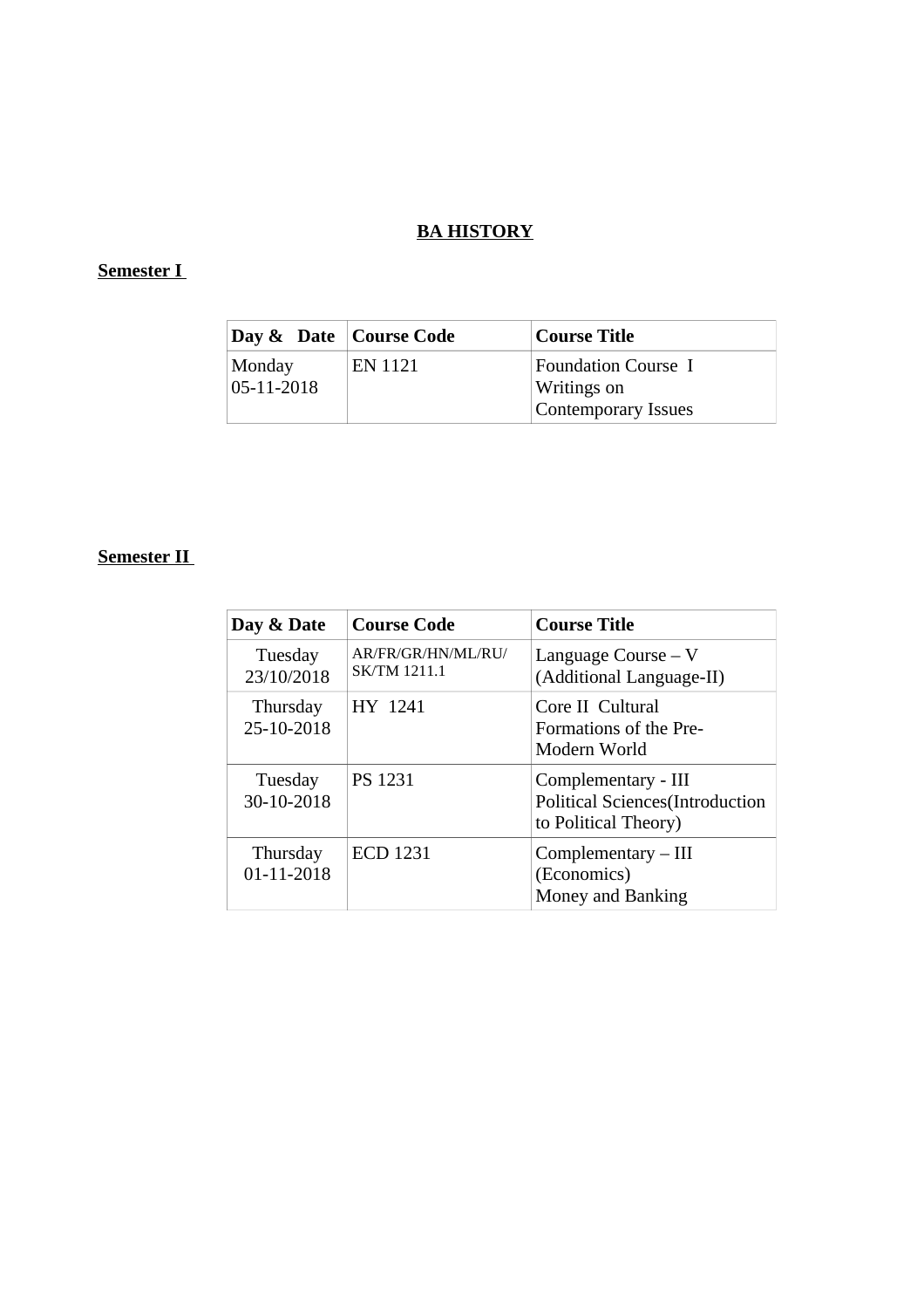# **BA POLITICAL SCIENCE**

### **Semester I**

| Day & Date   Course Code |        | <b>Course Title</b>                                              |
|--------------------------|--------|------------------------------------------------------------------|
| Monday<br>05-11-2018     | EN1121 | Foundation Course I<br>Writings on<br><b>Contemporary Issues</b> |

| Day & Date             | <b>Course Code</b>                        | <b>Course Title</b>                                                |
|------------------------|-------------------------------------------|--------------------------------------------------------------------|
| Tuesday<br>23/10/2018  | AR/FR/GR/HN/ML/RU/<br><b>SK/TM 1211.1</b> | Language Course $-V$<br>(Additional Language-II)                   |
| Thursday<br>25-10-2018 | <b>PS 1241</b>                            | Core II<br>Introduction to Political<br><b>Science</b>             |
| Tuesday<br>30-10-2018  | HY 1231.2                                 | Complementary - IV<br>(History of Modern World)<br>$(1901 - 1920)$ |
| Thursday<br>01-11-2018 | <b>ECD 1231</b>                           | $Complementary - III$<br>(Economics)<br>Money and Banking          |